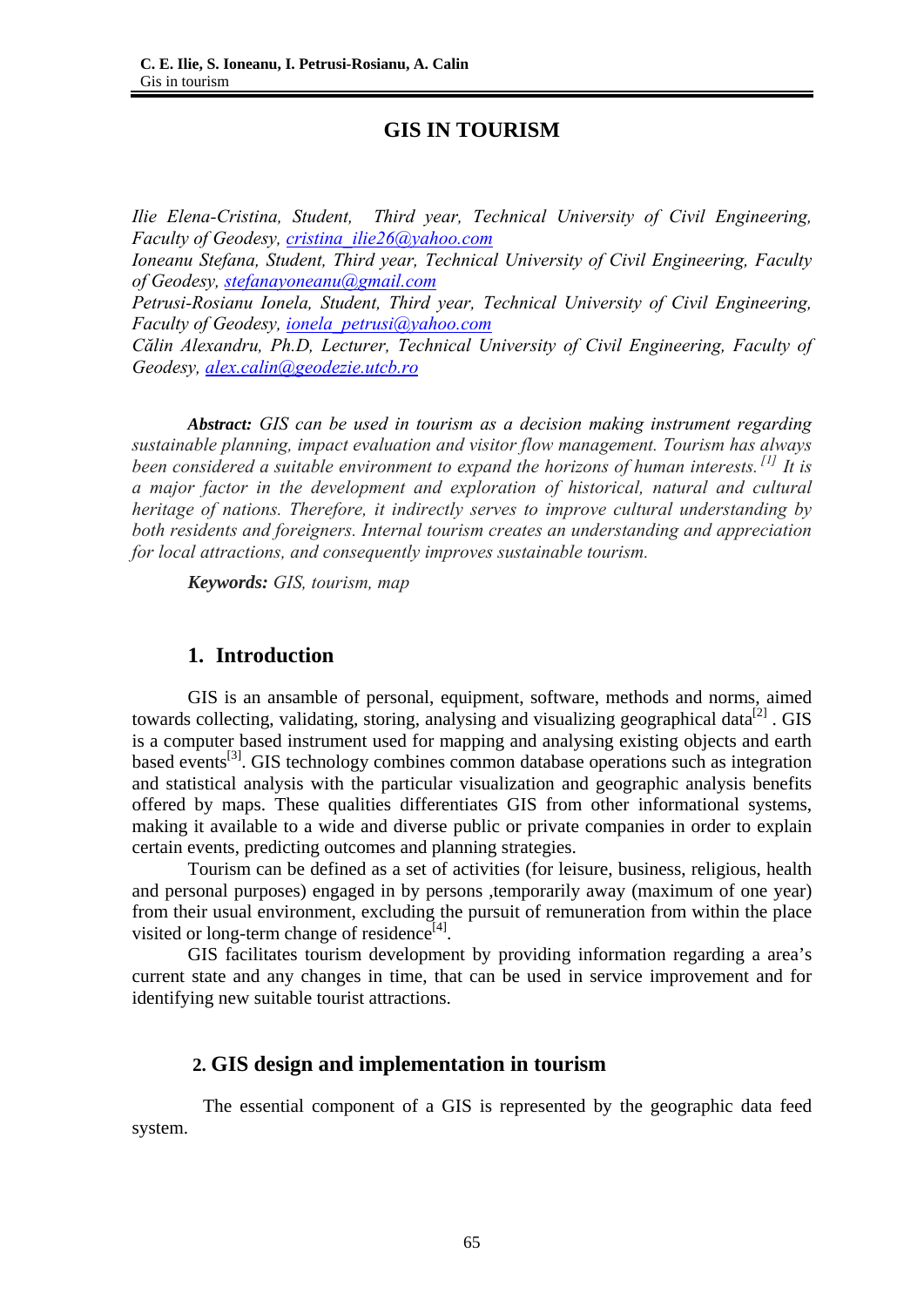

Fig. 1. GIS components

In order to improve access to an information through classification, labelling and individual organization of activities or data, models and representations of the environment were developed. Therefore, to highlight relevant research entities and the relationships between them, a variety of presentation methods are used to convey spatial or descriptive information.

This information is automatically processed by an electronic computer. Geographical (spatial) data represent a certain entity in space, through four key elements:

- − position usually expressed through spatial coordinates or postal address;
- − attributes geographic entitty characteristics (names, altitudes, diameteres, soil type, etc.);
- − spatial relations the relative position to other entities, an important characteristic in analysis, which introduces the notion known as GIS as topography;
- − time the moment in which the data was registered.

Geographical (spatial) data can have different roles within the system:

- supplies material for GIS modeling and analysis;
- − provides the geographic database;
- − helps with the search process and information extraction;
- − supplies the background for result presentation;

Transforming observations of the real world into a set of useful data for GIS, by establishing the necessary concepts and procedures, can be done only by using models. In general, a model can be represented through a hypothesis, a theory, a mathematical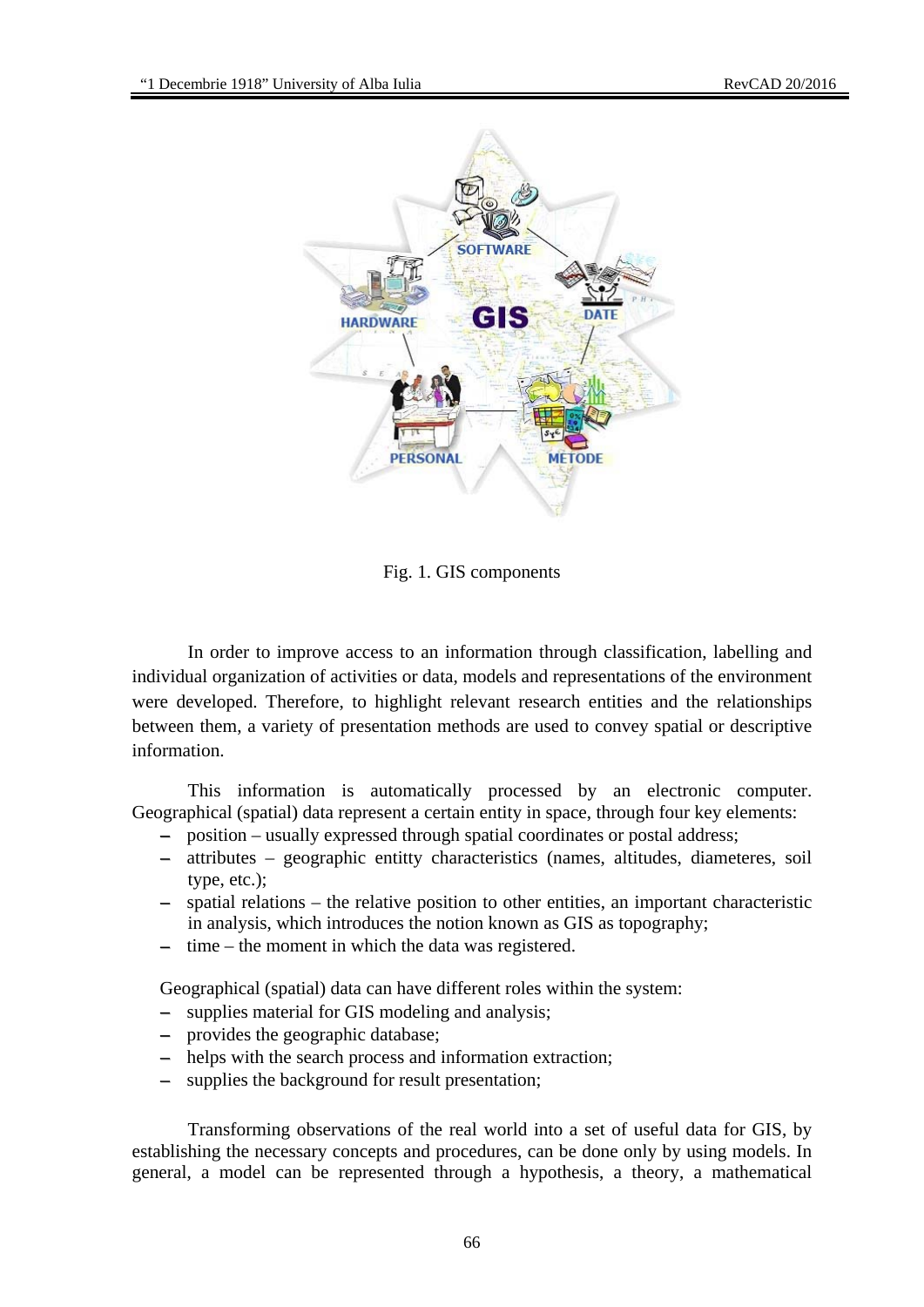relation or a database.

A model is an idealised or simplified representation of reality.[5]

Based on the concept model, information necessary for its development is determined. The main holder of information is the entity, that real world object or phenomenon which cannot be divided into objects and phenomena of the same kind. An entity is characterized by its affiliation to a certain class, through its attributes and spatial relations to other entities. Spatial relations between geographical entities can be numerous, complex, objective or subjective. For practical reasons, the model does not register all the spatial relations observed, sometimes deliberately omitting the most obvious relations.

The abstraction enables real-world understanding of the process and ,in the same time, enables the planning and necessary interventions. A passive model involves automating the existing process, without adding anything new. In the case of a reagent model, spatial entities and information are processed for analysis in order to find solutions or identify new ways of perfectioning the model.

An important quality of models is their dynamic nature. By using models information is accumulated and adapted. The spatial model's dynamic nature is transmitted to the application, which, in turn, is open to change and improvement.

In principle, the implementation and exploitation of GIS is conducted in the following stages:

Requirements definition: Implies a detailed study of user requirements. Following this study, quantitative and qualitative characteristics (precision, structure, representation scales) of the final results are set and volume data is estimated.

- Setting system functions: Being aware of the requirements it is necessary to specify the function which the system has to realize in order to achieve it's objectives.
- Database design: It is esential to define the represented entities and their characteristics, also the coordinate system that is being used.
- Selecting and procuring equipment and software: Of the various possibilities of implementing GIS (full or partial realization by own means, purchasing an existing one, etc.), the one which provides all or most necessary functions for maximum efficiency should be chosen.
- Customizing software to satisfy specifict requirements of the application: In a specific case of a particular application (surveying, traffic monitoring, urbanism studies, etc) it is necessary for all general GIS functions to be adapted to match the specific requirements. Modules and procedures should be customized as to be easily accessed by any user with basic knowledge in the application's field of study.
- Uploading the database: It consists of the actual realization of the digital map by supplying data and it regularly represents the phase in which the largest amount of resources is solicited.
- GIS exploitation: Unlike previous phases, it is permanent and is conducted in three main directions:
	- a. Updating takes into account the dynamic nature of spatial data which should reflect the changes in the territory.
	- b. Analysis is the most important possibility offered by GIS through it's ability to process spatial data based on different modules.
	- c. Obtaining various raports represents one of the major advanteges of using GIS and it's main purpose. Basically, these reports can be represented graphically and/or in a table.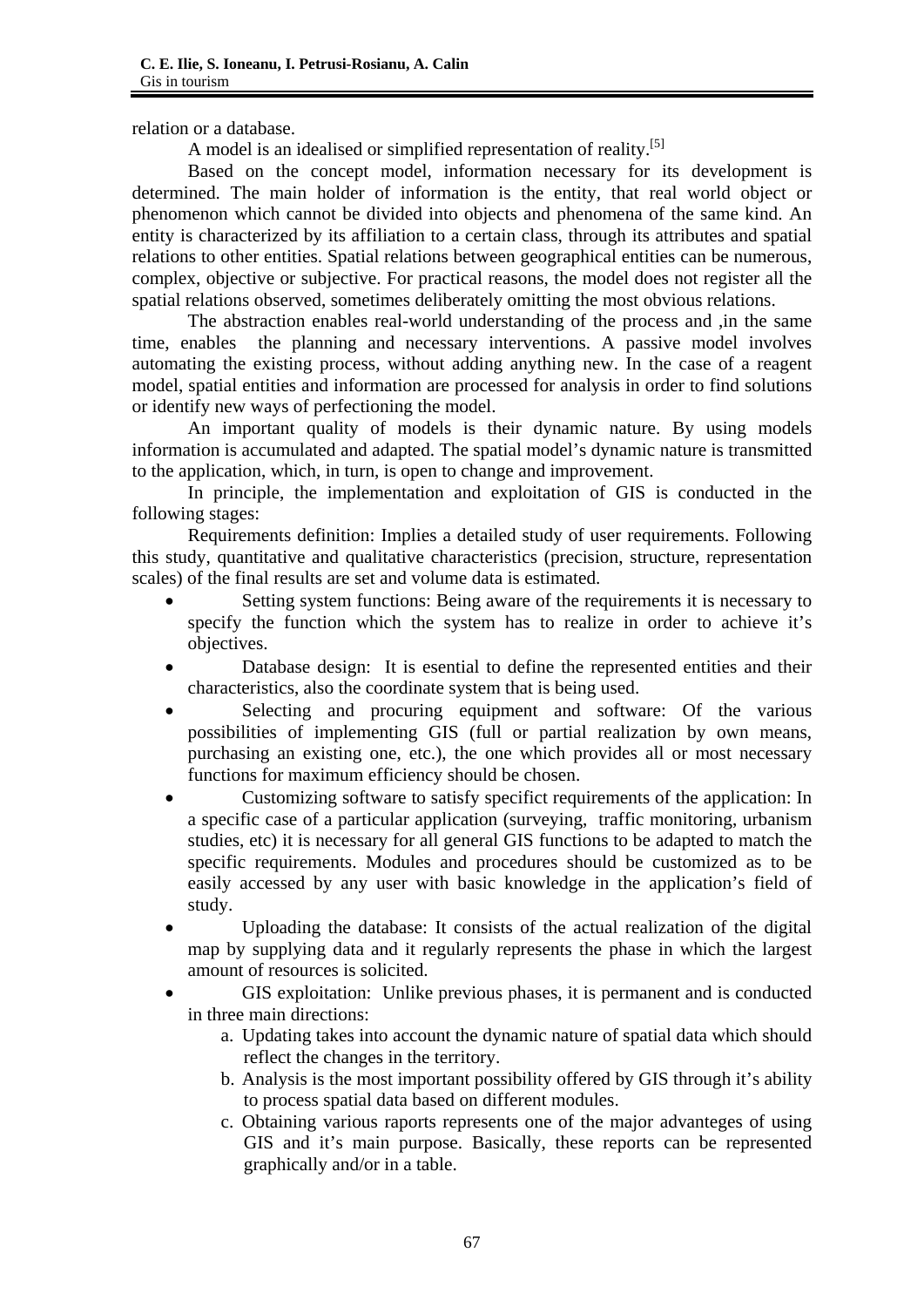## **Creating a Geodatabase**

A geodatabase is a relational database that stores and manages geographical data, organised in more than one table, associated by common areas.

"Spatial data, such as in shapefiles, can have many formats. A geodatabase is a collection of maps and database tables stored in a relational database management system. In the future, more GIS systems will use geodatabases because most organizations work with database packages and prefer them to file-based systems such as shapefiles."<sup>[6]</sup>

There are 2 types of geodatebases: Personal Geodatabase and File Geodatabase.

In the window that opens, we must specify:

- **Input features** the input vector is selected, in this case landuse.shp;
- **Output location** it represents the location of the Geodatabase;
- **Output Feature Class** here we chose the name under which the file will appear in the geodatabase;

 The display order of the layers in the map is the one from the Table Of Contents. Thus, the first layer from the list will be displayed on top of the rest, and the last (as a rule, the ortho photo image) will be displayed below all the other layers.

### **Choosing object display:**

An object is displayed as point (symbol), line or polygon. We can also set the percentage of desired transparency.

### **Setting the spatial reference**

A spatial reference (also called spatial bookmark) identifies a specific location of a geographical area, which we want to save and then later reference. In this way, while exploring different areas of the map, we can easily go back to the studied area by accessing the spatial reference**.** 

### **Creating a hyperlink**

To view images from various places of interest from the GIS map, there is the option of creating hyperlinks. To add a hyperlink to a web page, select Link to URL and write address.

### **Data interrogation**

The GIS map database is composed of a series of tables with records, which we can view, modify, execute queries on them in order to perform various charts and reports. To view the tables, right-click on the table of contents on the layer we want to show the table. Choose **Open attribute table** to open the attribute table of the layer.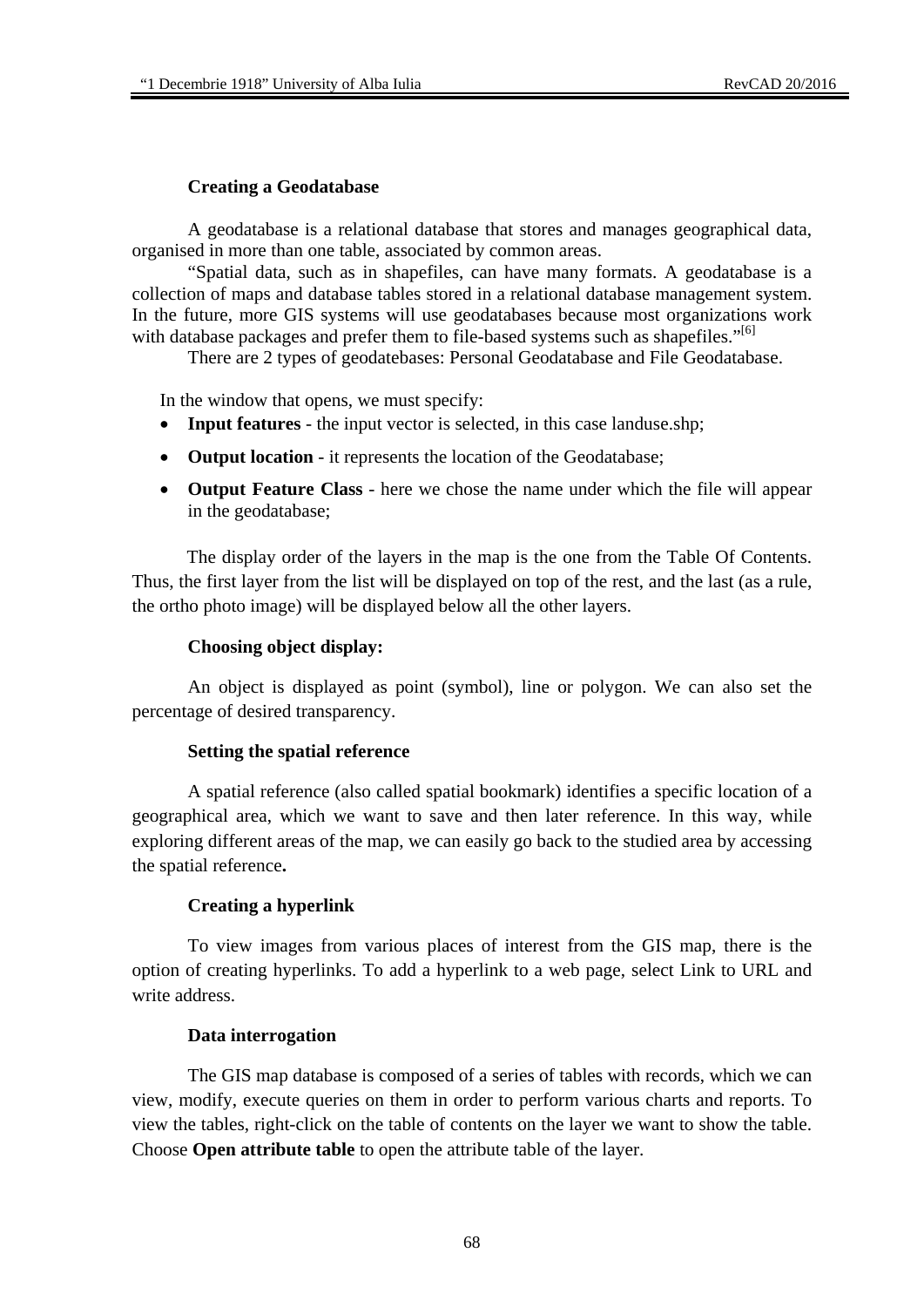## **Finding items by searching an SQL expressions**

If we want to select an object from the map it helps finding them as quickly and efficiently as possible. A handy way to search is to use SQL Expressions.

## **Case Study**

To achieve this, as initial data we used a digital map of Romania obtained at: http://download.geofabrik.de/europe/romania.html.



Fig. 2. Digital Map of Romania opened in ArcGIS

The map is made in the geographical projection system GCS (Geographic Coordinate System) WGS (World Geodetic System) 1984 and it was brought into the national project plan (Stereo 1970) through the project tool (Data Management) (fig. 2).

"A map projection is a mathematical formula for representing the curved surface of the earth on a flat map. No flat representation of the earth can be completely accurate, so different projections have been developed, each suited to particular purposes. Map projections differ in the way they handle area, shape, distance, and direction. No projection can preserve all of these properties, although some combinations can be preserved, such as area and direction. As a map maker, you can decide which property is most important to your needs and choose a projection that preserves that property."<sup>[7]</sup>

# **Case Study 1 - selecting buildings bound for art galleries, tourist attractions and museums at a maximum distance of 1500 m from the fountain in front of the Unirii shopping centre.**

To achieve this query one should take the following steps:

- Selecting the reference point, for example the fountain in front of Unirii Shopping Centre;
- The result of the query is saved as a separate file, type  $*$ .shp, named atractii unirii.shp and then graphically represented by destination ( fig. 3);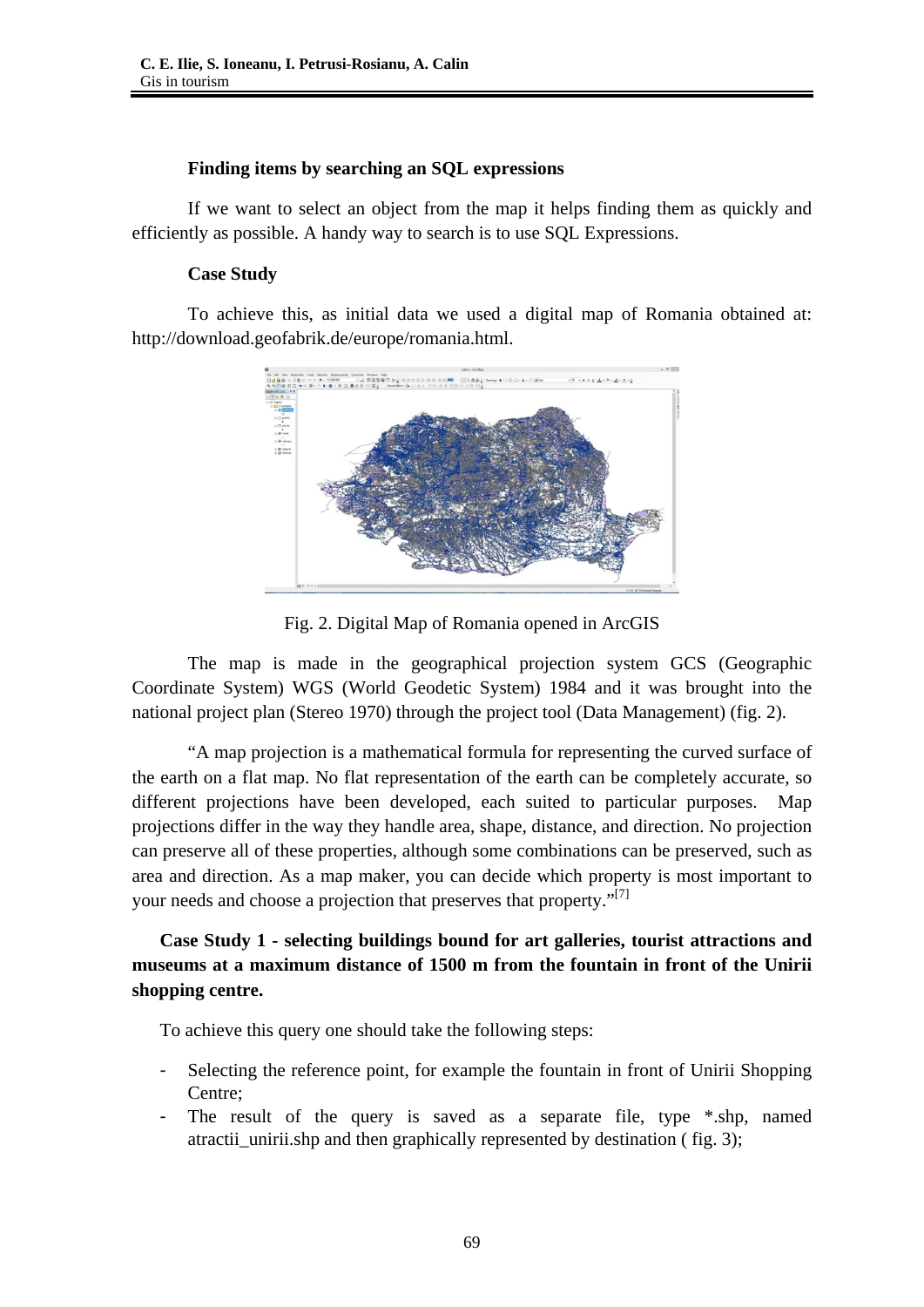

Fig. 3. Selecting buildings bound as art galleries, tourist attractions and museums, located within a 1500m range from the fountain in front of Unirii Shopping Centre

All of these steps were obtained with the help of a modelbuilder (fig. 4).

"Modelbuilder is an application available in ArcView that you can use to document your geoprocessing workflows. With Modelbuilder, you construct model diagrams from the data and geoprocessing tools needed for you analysis or workflow. Once the model is built, you can run it once or save it and run again using different input data parameters."<sup>[8]</sup>



Fig. 4. A modelbuilder for the selection of buildings bound as art galleries, tourist attractions and museums within a 1500m range from the fountain in front of Unirii Shopping Centre.

# **Study case 2** - **Selecting buildings bound as restaurants, bars, coffee shops and fast food within a maximum 500m range from a park**

In the database buildings do not have a destination field, but there are points within them which have such a field. Because of this first the attributes of the point must be attributed to the buildings. This can be made through multiple steps in the modelbuilder .

 "A spatial join is a join that you perform between the attribute tables of two themes using Shape fields in these tables as the basis for the join"<sup>[9]</sup>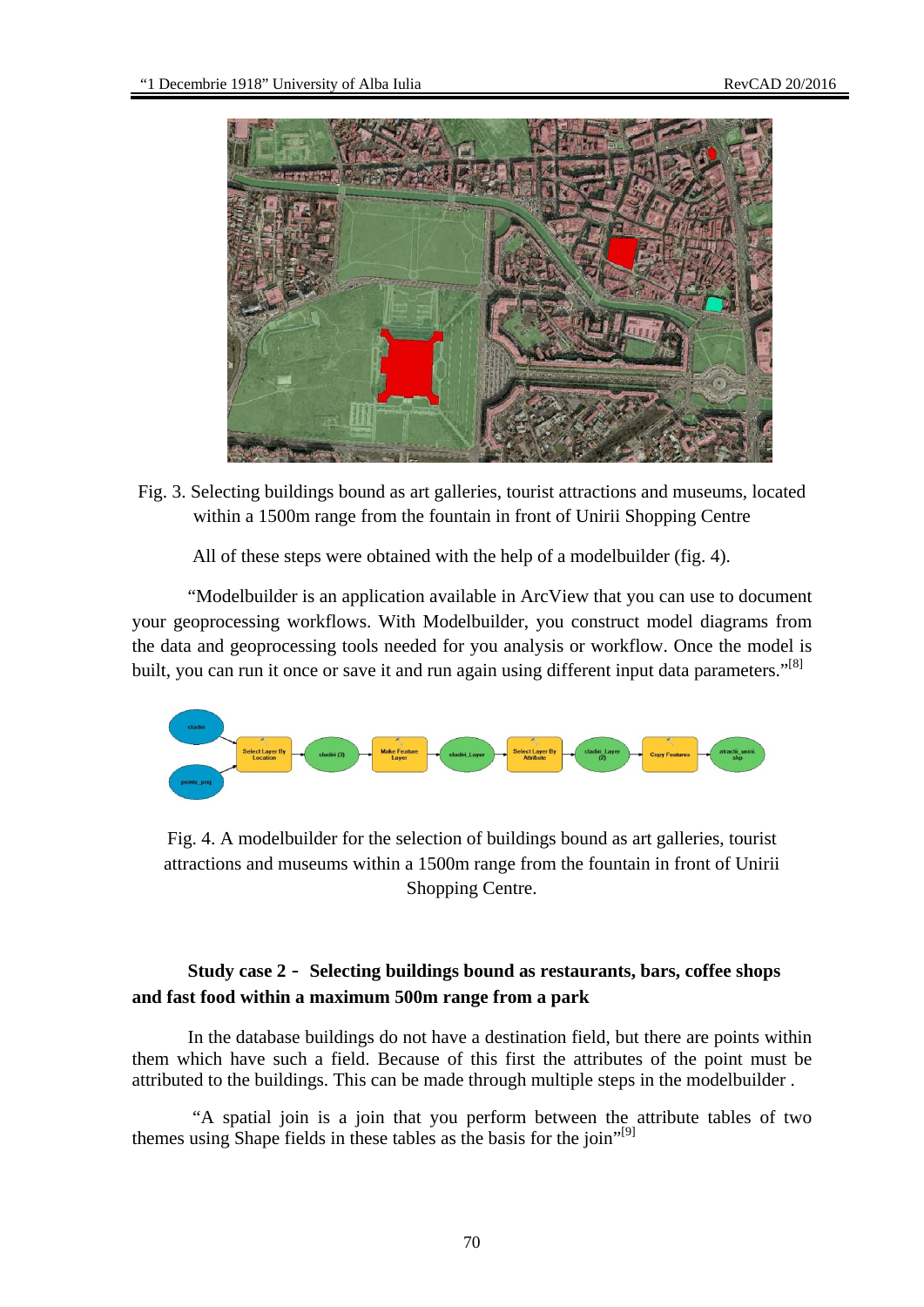In order to realize a selection of buildings bound as restaurants, bars, coffee shops and fast food within a maximum 500m range from a park a new modelbuilder is created (fig. 5).



Fig. 5. A modelbuilder for the selection of buildings bound as restaurants, bars, coffee shops nd fast food within a maximum 500m range from a park

The final result of the modelbuiler is the selection of buildings bound as restaurants, bars, coffee shops and fast food within a maximum 500m range from a park.



Fig. 6. The selection of buildings that have as their destination a restaurant, bar, coffee shop and fast food and is located at a distance of 500 m from the Izvor Park.

# **3. Conclusion**

As Farsari and Prastacos  $(2004)^{[10]}$  reported, most applications of GIS in tourism relate to identifying suitable areas for developing tourism activities in the future (land suitability analysis) while the use of GIS in already developed (mature) tourist destinations has been avoided. They suggested that there are a number of ways in which GIS can benefit the study of tourism and implementation of sustainable practices in destination areas.

Successful implementation of GIS promotes importance of information over technology.

GIS has been successfully used in tourism for collecting, analysing, modelling and visual representation of tourist data. GIS is also used to bring the geographical data(spatial and non spatial) into digital maps.

The query of tourism data and GIS data is still a big challenge for the tourism industry today.